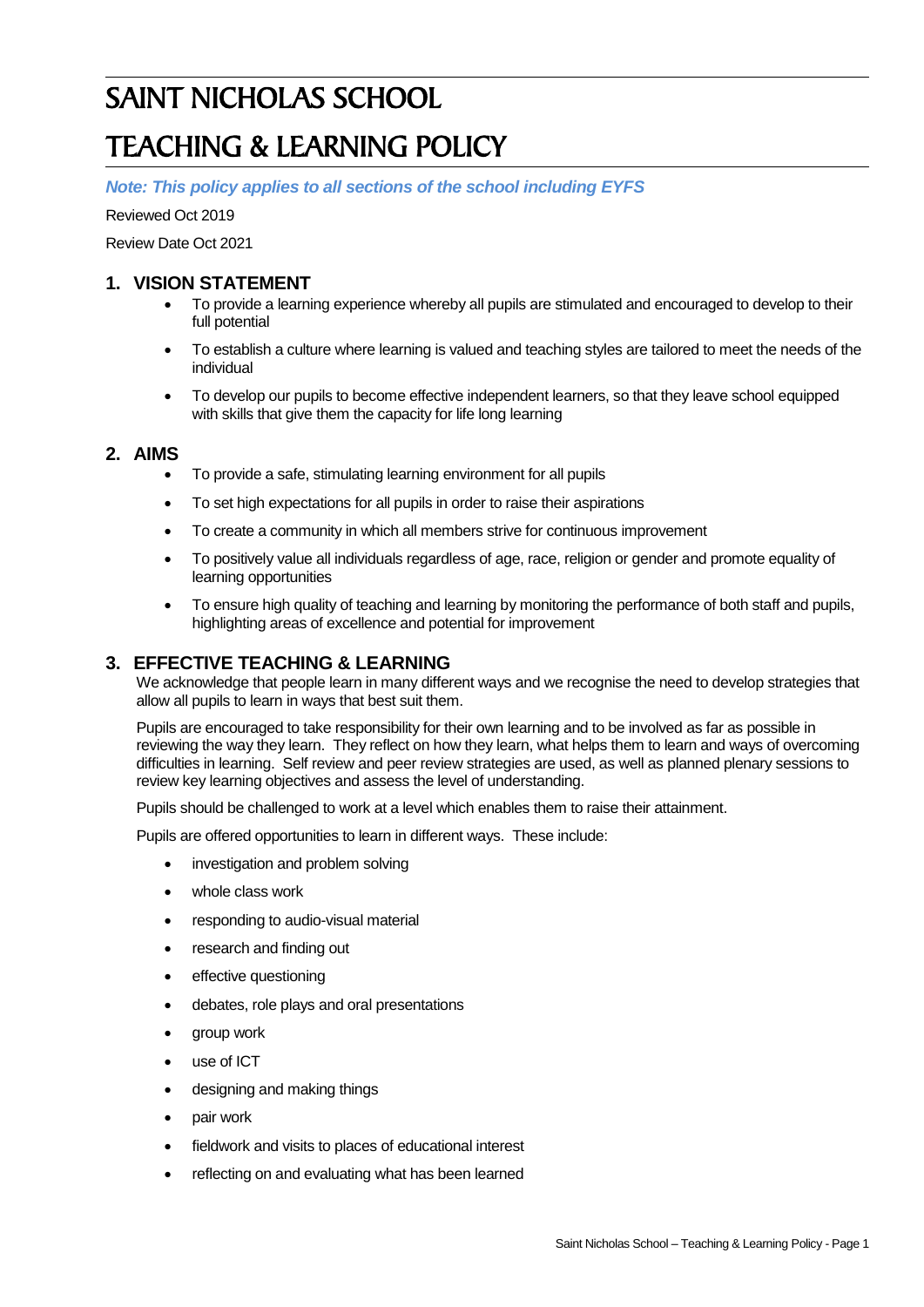# **3.1 Effective Learning**

Where learning is effective, pupils:

Are motivated to:

- take an active interest in their studies through encouragement and support from their teachers
- improve their performance and be willing to learn from areas for development as well as strengths
- enjoy lessons and respond readily to the challenge of the tasks set
- demonstrate, in assessments and tests, that they are performing well in relation to their age and ability
- care about the presentation of their work and look after resources

Take responsibility for:

- their learning
- evaluating their achievement of learning objectives and outcomes
- concentrating on tasks set and listening attentively when appropriate
- developing the confidence to raise questions, to try to find answers and ask for help when needed
- helping each other and working collaboratively as well as independently
- developing over time the ability to work autonomously and to take responsibility for their own learning, increasingly taking initiative

Have developed or are developing the following skills:

- persevere with tasks they find difficult without losing heart
- respond positively to opportunities given to extend their learning
- be able to modify and redraft work
- meet deadlines
- retain knowledge, apply it in unfamiliar contexts and make connections with other work

Understand the implications of social learning by:

- arriving on time to lessons, appropriately equipped
- being able to adapt easily to different ways of working
- evaluating their own work and making realistic judgements about it
- being able to decide the best methods to adopt and the resources they should have
- communicating information and ideas, offering comments and explanations
- feeling that they are valued by their teachers and that their achievements are being recognised

# **3.2 Effective Teaching**

The teaching focus is on motivating pupils and building on their skills, knowledge and understanding.

Teaching is most effective when parents support the teaching staff at the school by expecting their children to achieve their best. The partnership between home and school is a vital element in the success of every pupil and must be developed to the best possible degree.

We believe that pupils learn effectively when the teacher provides:

- thorough preparation
- lessons where pupils' previous learning and interests are built upon, through purposeful application of knowledge to different situations
- shared learning objectives which are clear to pupils and understood by them
- support for the learning of pupils with differing abilities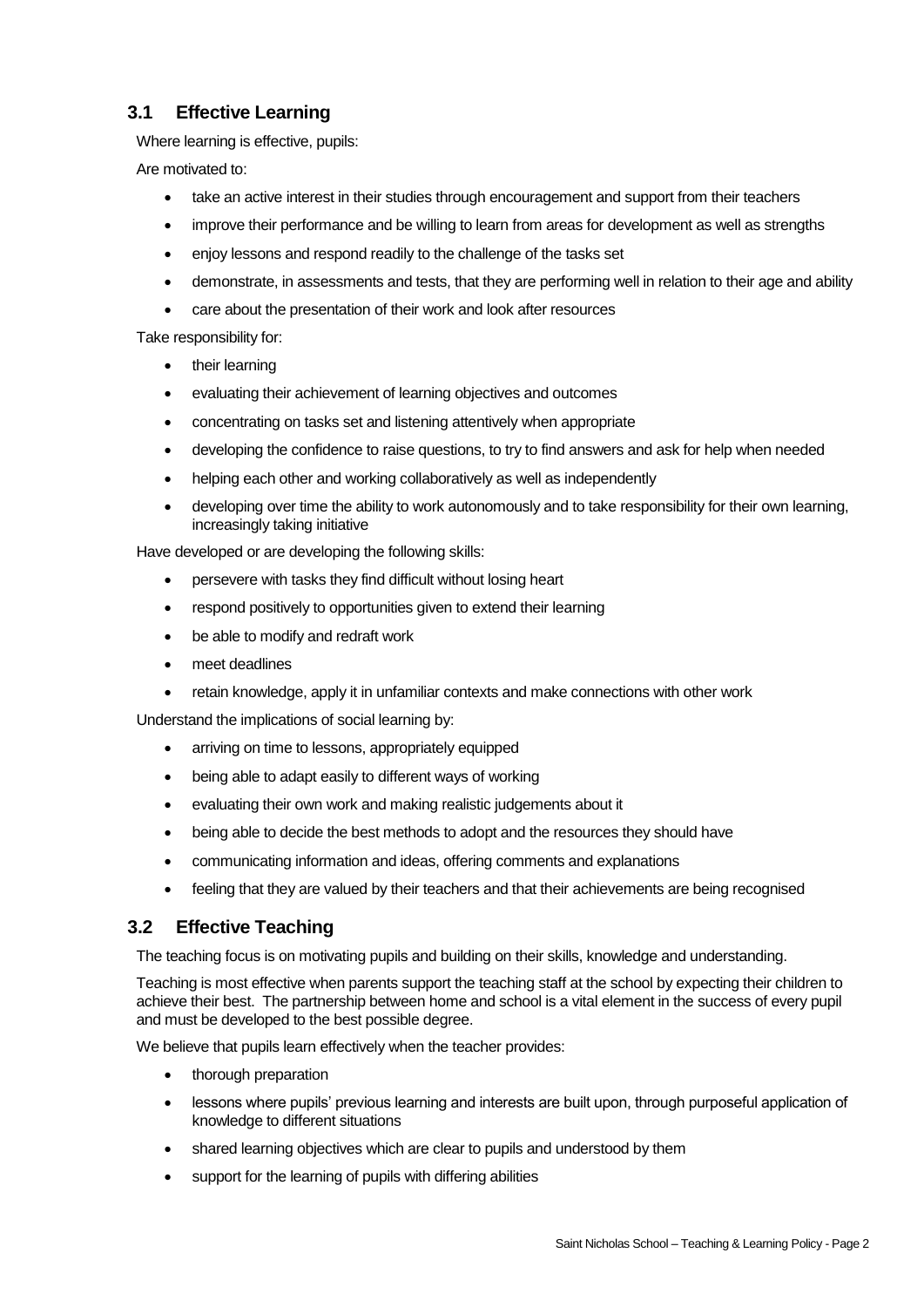- opportunities to review and reflect on the learning
- clear expectations of what pupils are expected to achieve by the end of the session
- well-paced lessons
- thinking time before answering questions
- open-ended, thought provoking, challenging questions
- a planned programme of educational visits to reinforce and stimulate learning
- developmental feedback and constructive criticism of pupils' work

## **4. ROLE OF TEACHERS**

All teachers should:

Make their lessons purposeful:

- through carefully planned, well structured and paced lessons
- by making aims and objectives explicit to pupils at the beginning of each lesson, task or topic and involving pupils actively in their evaluation of learning achievement
- through explicitly checking understanding and reviewing work covered in each task or topic
- by devising schemes of work which incorporate appropriate spiritual, moral and cultural elements
- by starting and finishing lessons on time

Make lessons interesting and stimulating:

- by showing enthusiasm for their subject and learning
- by devising imaginative and creative approaches to the development of knowledge and skills
- by varying teaching styles, learning activities and the learning environment to maintain pupils' interest and take account of learning styles
- by using praise and positive reinforcement to foster self esteem, motivation and confidence
- by regularly displaying examples of pupils' work and other relevant stimuli
- by encouraging pupils to demonstrate their skills through formal presentations, drama, debate and role play
- by using ICT and multimedia presentation when and wherever appropriate to enhance the learning experience and outcome

Create an orderly environment and manage classes efficiently:

- by matching teaching style to lesson objectives and group dynamic
- by organising physical resources in ways which will promote orderly classroom management
- by being consistent about classroom procedures and school rules
- by setting and marking suitable homework tasks regularly, following up any non-completion effectively as required
- by keeping up to date and accurate records in mark books and submitting assessment data as required, according to published deadlines
- by setting and achieving high standards of behaviour and motivation
- by regularly reviewing pupil grouping and seating to promote effective learning

Match learning activities and opportunities to all abilities and preferences:

- by using evidence of prior attainment to gauge pupils' individual capabilities
- by testing understanding and acquisition of knowledge through a variety of means